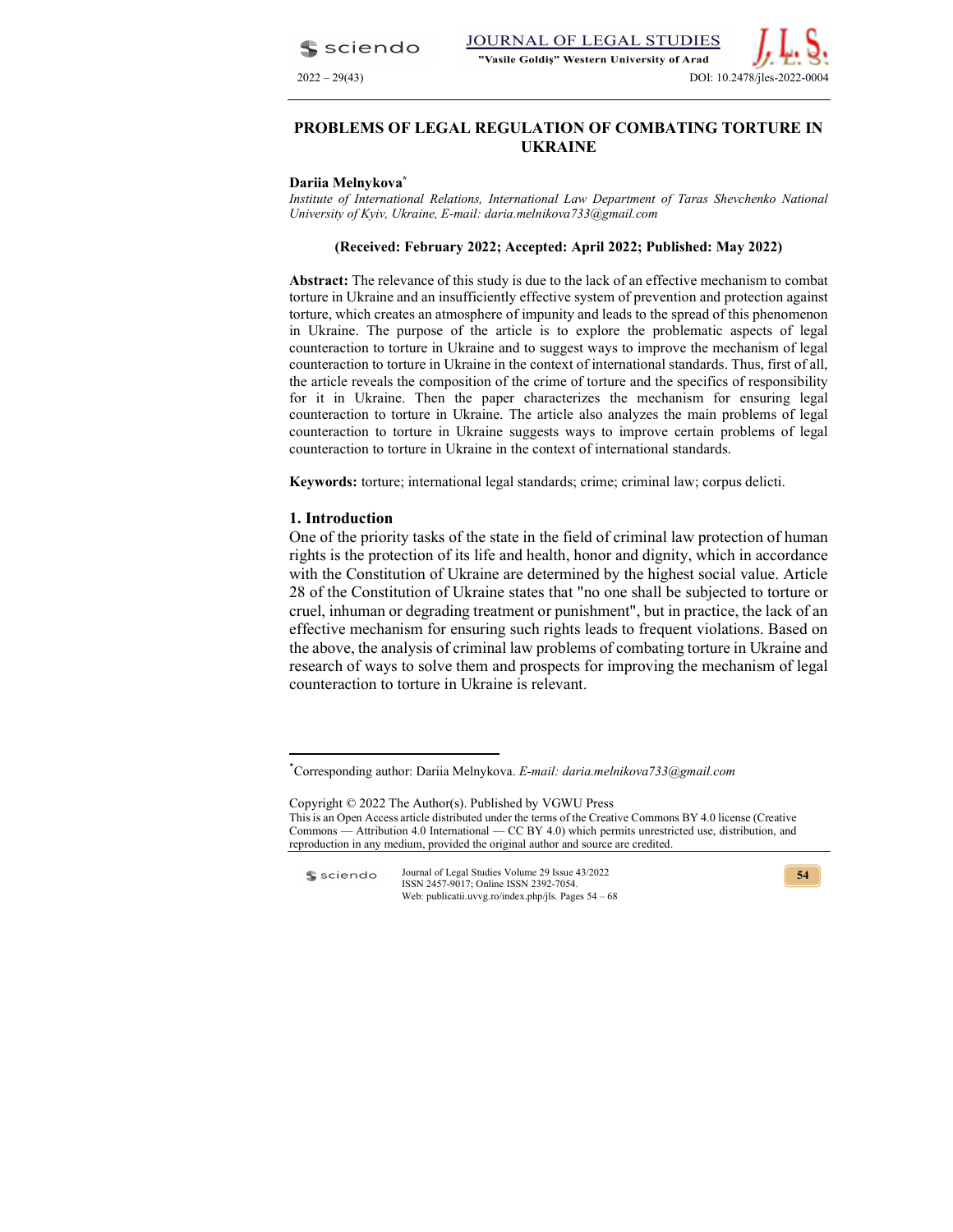

"Vasile Goldiș" Western University of Arad



#### Melnykova, D., (2022)

Problems of Legal Regulation of Combating Torture in Ukraine

## 2. Guarantees of legal counteraction to torture in the context of international legal standards

The existing system of international legal instruments aimed at combating torture and other ill-treatment and punishment, which contains direct prohibitions on such acts and mechanisms for bringing to justice those responsible for their commission, is the legal basis for combating torture and, accordingly, is a guarantee of human rights. However, effective counteraction to torture cannot be limited to the existence of a legal framework in this area but requires a combination of both legislative and administrative, judicial and enforcement measures.

In view of the above, the European Court of Human Rights has been established to ensure compliance by the High Contracting Parties with their obligations under the Convention for the Protection of Human Rights and Fundamental Freedoms, including the prohibition of torture provided for in Article 3 of the Convention. The Convention provides for the right of everyone, after using all domestic remedies, to apply to the Court, which considers an individual application and, if necessary, investigates and makes reasoned final decisions, which are binding on the High Contracting Parties.

The text of the International Covenant on Civil and Political Rights, in order to guarantee the realization of the rights enshrined in it, provided for the establishment of a body of independent experts - the Human Rights Committee. In accordance with the provisions of the Covenant, each State that has ratified it undertakes to report regularly on the measures it has taken to implement the rights recognized in the Covenant and on the progress made in the exercise of those rights. After examining such reports, the Committee shall transmit to the States Parties its reports and comments of a general nature which it considers appropriate.

The main function of the Committee is to study the reports prepared by the States parties. However, such reports cannot be considered completely objective, as there is a factor of interest to the State directly compiling the report. A progressive step in this direction was the adoption of the European Convention for the Prevention of Torture and Inhuman or Degrading Treatment or Punishment.

In the Convention adopted on 26 November 1987, the member states of the Council of Europe proclaimed the establishment of a European Committee for the Prevention of Torture and Inhuman or Degrading Treatment or Punishment.

The Committee, as the international body to combat torture, shall, through periodic and in some cases other inspections, review the treatment of persons deprived of their liberty with a view to strengthening protecting them from torture or inhuman or degrading treatment or punishment. After each inspection, the Committee shall send to the Party in whose territory the inspection has conducted a report on the facts established during the inspection and the recommendations it considers necessary. The Committee may consult with the Party concerned with a view to make, if

 $s$  sciendo

Journal of Legal Studies Volume 29 Issue 43/2022 ISSN 2457-9017; Online ISSN 2392-7054. Web: publicatii.uvvg.ro/index.php/jls. Pages 54 – 68

 $55$   $\overline{\phantom{a}}$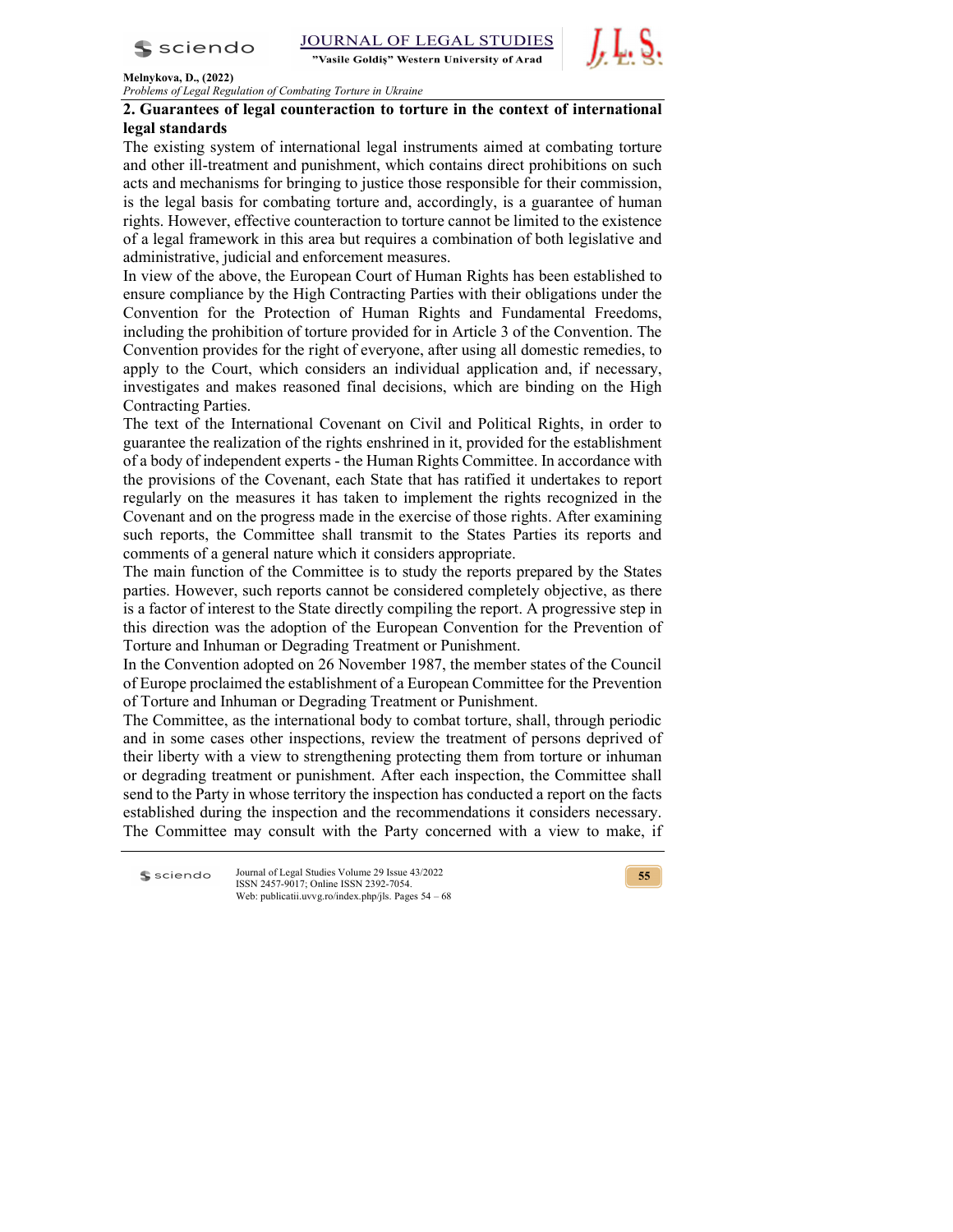



Problems of Legal Regulation of Combating Torture in Ukraine

necessary, proposals for improving the protection of persons deprived of their liberty.

The effectiveness of the Committee's work is ensured by co-operation with States Parties that undertake to provide free access to their territory and to all places where persons deprived of their liberty are located, as well as to complete information on places where persons deprived of their liberty and other facilities are located. The parties shall have the information necessary for the Committee to carry out its tasks. Overall, the Committee became the first international body to establish, through regular visits to places of detention, the cessation and prevention of all forms of torture, inhuman, cruel, or degrading treatment or punishment, as well as prospects for improving existing imprisonment systems.

Similar ideas were expressed at the World Conference on Human Rights, which declared that efforts to eradicate torture should focus primarily on preventive measures and called for the adoption of an optional protocol to the Convention against Torture and Other Cruel, Inhuman or Degrading Treatment or Punishment, which was adopted in 2006.

Recognizing their primary responsibility for the observance and enforcement of legal acts aimed at combating torture and the need to strengthen the protection and strict observance of the rights of persons deprived of their liberty, the States Parties approved the establishment of a system of regular visits to places of detention. The Subcommittee on Prevention of Torture and Other Cruel, Inhuman or Degrading Treatment or Punishment (hereinafter referred to as the Subcommittee on Prevention) has been designated as the body responsible for visiting places of detention and drawing conclusions in the form of recommendations and comments and national preventive mechanisms established in a particular State to ensure proper implementation of the provisions of the Protocol.

Interaction and cooperation of the Subcommittee on Prevention and National Preventive Mechanisms through consultations, direct and, if necessary, confidential contacts, provision of training and technical assistance services, as well as objective assessment of needs and measures needed to strengthen the protection of prisoners consistent and effective implementation of the provisions of the Protocol and high standards of human rights.

Thus, the prevention of torture is the existence of a wide range of international regulations on combating torture and other cruel, inhuman, or degrading treatment or punishment, mechanisms for their practical application and implementation, the activities of relevant international bodies to monitor the implementation of such legislation and rights human beings, which together form an effective system of guarantees of legal counteraction to torture in the context of international standards.

56 Ssciendo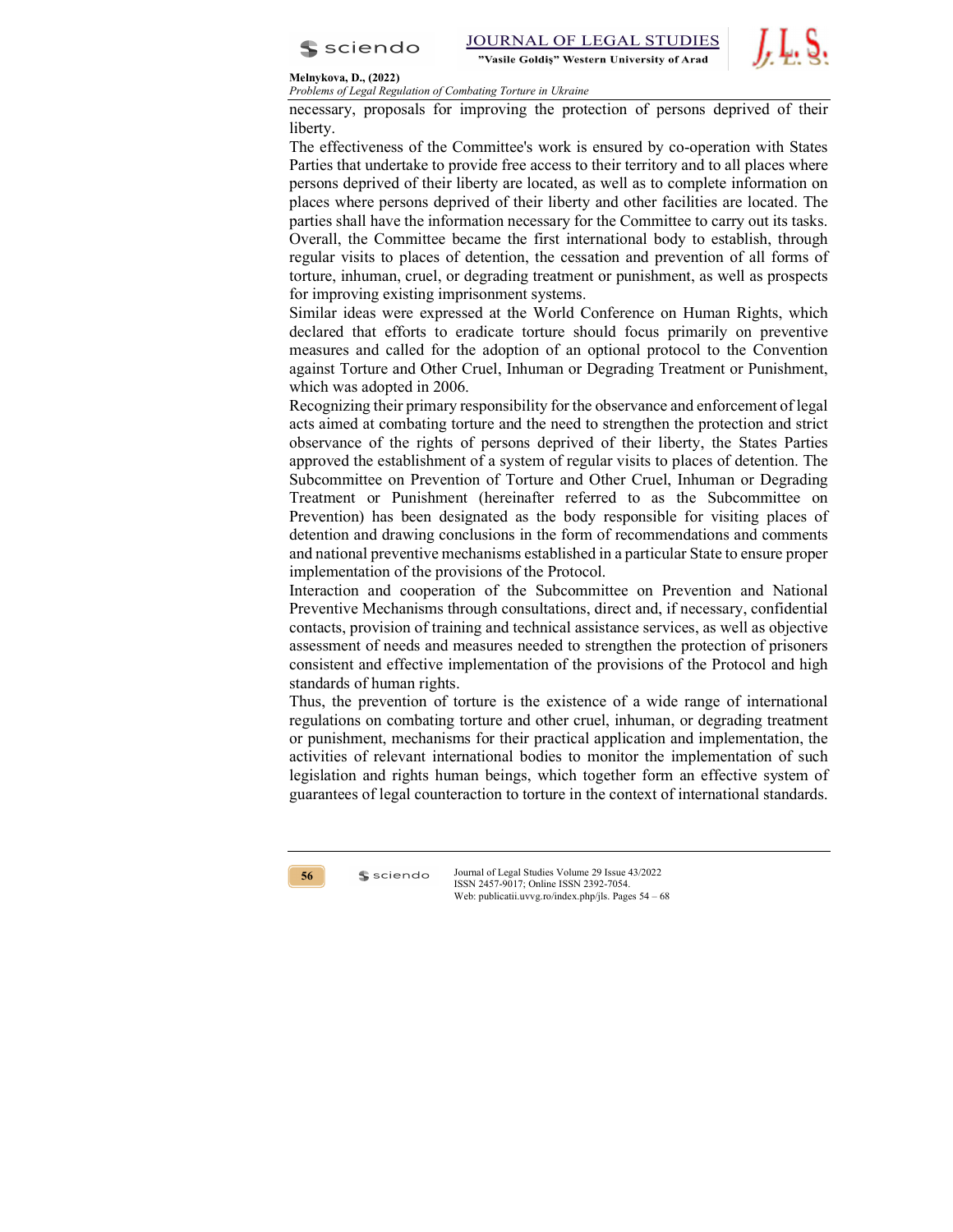

"Vasile Goldiș" Western University of Arad



#### Melnykova, D., (2022)

Problems of Legal Regulation of Combating Torture in Ukraine

## 3. Guarantees of legal counteraction to torture in Ukraine

The mechanism of legal counteraction to torture in Ukraine is based primarily on the legal regulation of the prohibition of torture, enshrined in both international instruments and regulations of Ukraine. Following the ratification of the UN Convention against Torture, Cruel, Inhuman or Degrading Treatment or Punishment on 26 January 1987, Ukraine was faced with the question of bringing its national legislation into line with international law. Therefore, taking into account international standards, Ukraine enshrined the prohibition of torture at the constitutional level and for the first time criminalized torture in the Criminal Code of Ukraine in 2001.

However, the activities of the state in this area are not limited to the adoption of the relevant norm on the prohibition of torture and its implementation. The need to improve the state's activities to promote and ensure human rights and freedoms and create an effective mechanism to protect human rights and freedoms in Ukraine led to the approval on August 25, 2015, by the President of Ukraine National Human Rights Strategy (hereinafter - the National Strategy). The main goal of the Strategy was to ensure the priority of human rights and freedoms as a determining factor in determining public policy, decision-making by public authorities and local governments, which should result in the introduction of a systematic approach to tasks and ensuring coherence of public authorities. and local governments in the field of human rights and freedoms, the creation in Ukraine of an effective (accessible, understandable, predictable) mechanism for the implementation and protection of human rights and freedoms. One of the strategic directions of the Strategy was to combat torture in order to create an effective system of combating torture, cruel, inhuman or degrading treatment, prevention of abuse and public intolerance of any form of abuse.

The implementation of the National Human Rights Strategy is carried out in accordance with the "Action Plan for the Implementation of the National Human Rights Strategy until 2020" (hereinafter - the "Action Plan"), approved by the Cabinet of Ministers of Ukraine dated November 23, 2015. Based on the expected results of the Strategy in the field of combating torture, cruel, inhuman or degrading treatment or punishment, measures to implement the Strategy are divided into 6 key areas: creating an effective system for investigating crimes related to torture, cruel, inhuman or degrading treatment or punishment; ensuring the effectiveness of remedies against misconduct; ensuring compensation for and rehabilitation of victims of crimes related to torture, cruel, inhuman or degrading treatment or punishment, in accordance with international standards; ensuring compliance with international standards on the conditions of detention and treatment of persons in other places of their involuntary detention by a court decision or a decision of an administrative body in accordance with the law; ensuring the effective operation of

 $s$  sciendo

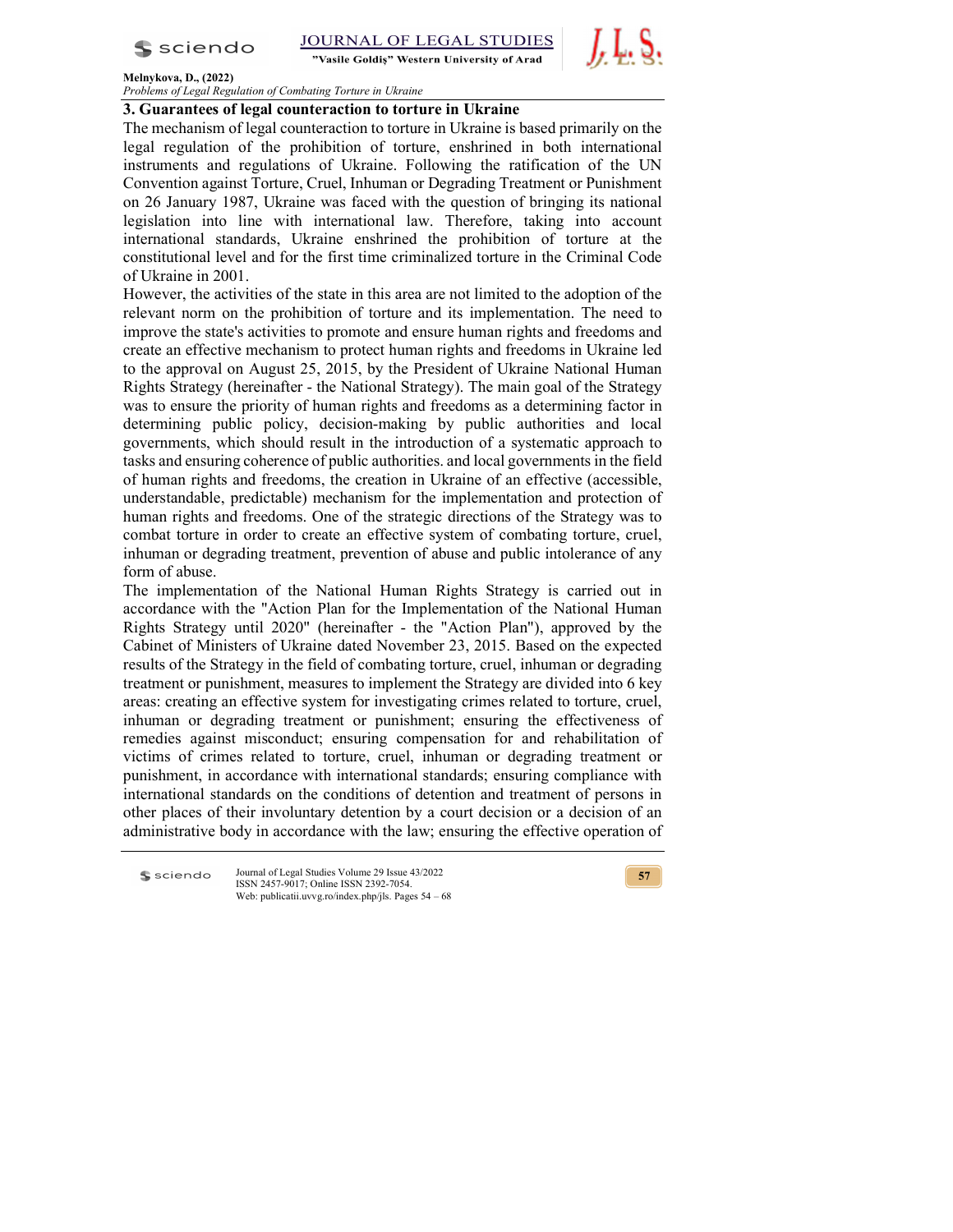

Problems of Legal Regulation of Combating Torture in Ukraine

the national preventive mechanism; adherence to the principle of prohibition of deportation of foreigners and stateless persons to a state where they are threatened with ill-treatment.

The undoubted advantage of the National Strategy and the guarantee of its effectiveness in the process of establishing an effective mechanism for protection of human rights and their guarantees is ensuring its implementation by joint actions of state bodies, civil society institutions, the Ukrainian Parliament Commissioner for Human Rights with the support of the United Nations and the Council of Europe. Organization for Security and Co-operation in Europe and other international organizations. After all, only such interaction between international and national, state and non-state structures can provide an effective, professional and independent mechanism for the protection of human rights, in particular in the field of combating torture.

Particular attention should be paid to the work of the national preventive mechanism established in accordance with the requirements of the Optional Protocol to the Convention against Torture and Other Cruel, Inhuman or Degrading Treatment or Punishment. According to the Law of Ukraine "On Amendments to the Law of Ukraine "On the Commissioner for Human Rights of the Verkhovna Rada of Ukraine" on the National Preventive Mechanism", a wide range of functions of the national preventive mechanism was entrusted to the Ombudsman - the Verkhovna Rada Commissioner for Human Rights. In addition to his powers:

- regular visits to places where persons are forcibly detained by the court or administrative body in accordance with the law, without prior notice of the time and purpose of such visits and without limiting their number;

- interviewing persons who are forcibly detained by a court or administrative body in accordance with the law in the places specified in paragraph 8 of Article 13 of the Law of Ukraine "On the Ukrainian Parliamentary Commissioner for Human Rights" in order to obtain information on their treatment; conditions of their detention, as well as interviews with other persons who may provide such information;

- making proposals to public authorities, state bodies, enterprises, institutions, organizations, regardless of the form of ownership, on the prevention of torture and other cruel, inhuman, or degrading treatment or punishment;

- involvement of representatives of public organizations, experts, scientists and specialists in regular visits to the places specified in paragraph 8 of Article 13 of the Law of Ukraine "On the Commissioner for Human Rights of the Verkhovna Rada of Ukraine".

Although the main functions of the national preventive mechanism in the Ombudsman + format are entrusted to the central office of the ombudsman and his regional representatives, the activities of the Expert Council on the implementation of the national preventive mechanism are integral components of the national

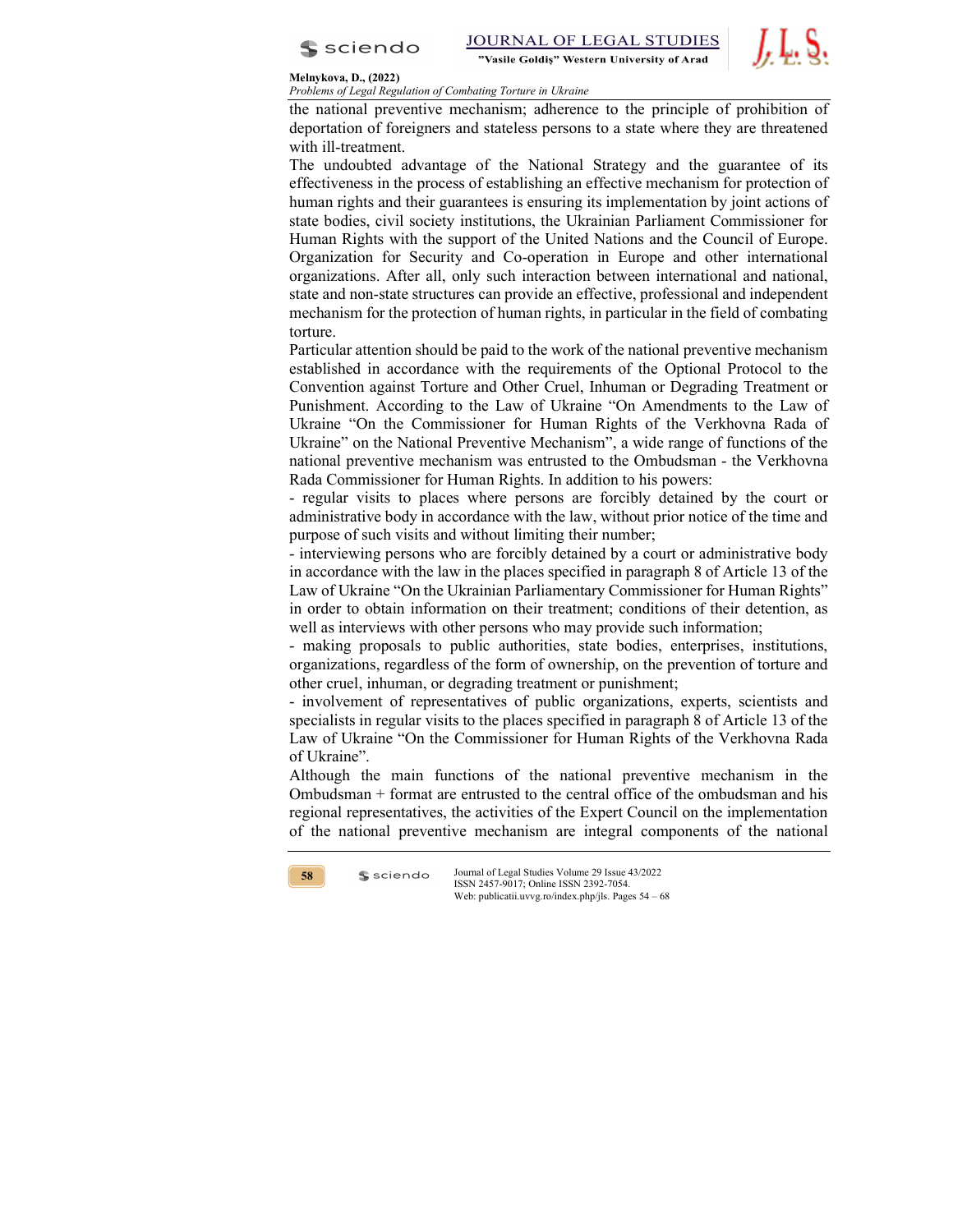

"Vasile Goldiș" Western University of Arad



### Melnykova, D., (2022)

Problems of Legal Regulation of Combating Torture in Ukraine

preventive mechanism. It is a public body to provide advice to the Ombudsman's Secretariat, conduct research, develop proposals for the National Preventive Mechanism, as well as non-governmental human rights organizations and individual monitors involved by the Ombudsman on a contractual basis in the national preventive mechanism. Therefore, the availability and interaction of a wide range of actors in the National Preventive Mechanism creates enhanced safeguards against torture and other cruel, inhuman, or degrading treatment or punishment, and minimizes the risk of falling victim to such treatment.

In addition to national preventive activities, the guarantee of combating torture is the activity on the territory of Ukraine of international organizations - the European Committee for the Prevention of Torture and the Subcommittee on Prevention. They organize regular inspections, sending after each of these reports on violations and individual remarks and law enforcement practice of an independent judicial body the European Court of Human Rights in cases to which Ukraine is a party.

Thus, guarantees of legal counteraction to torture in Ukraine include a system of national and ratified regulations and their practical implementation through individual judgments, the operation of a national preventive mechanism, the implementation of the National Human Rights Strategy and regular visits to places of detention by independent international bodies.

## 4. Problems of legal counteraction to torture in Ukraine in the context of international standards

When considering the problems of legal counteraction to torture in Ukraine, first of all, it is necessary to pay attention to the very definition of "torture". Systematic analysis of approaches to the definition of "torture" in national and international law differs significantly. Thus, according to Article 127 of the Criminal Code of Ukraine, the subject of the crime of torture is universal, while the Convention against Torture and Other Cruel, Inhuman or Degrading Treatment or Punishment provides that the crime is committed by "public officials or others which act as official ". Although the wording of Article 127 of the Criminal Code of Ukraine of 2005 and 2008 included such qualifying circumstances as the commission of a crime by "law enforcement officers" and the commission of a crime by an "official using his official position", they became invalid with the following versions. In addition, it should be noted that such a decision was not duly substantiated in the accompanying note to the draft law, given the fact that the accompanying note emphasized the urgency of introducing a new qualifying circumstance, bypassing the reasons for repealing the existing one.

It should also be noted that the meaning of "torture" reflected in the Criminal Code of Ukraine is characterized exclusively as active behavior, i.e. - action, while in the Convention "torture" is also defined as inaction, due to the use of the phrase "or with

 $s$  sciendo

Journal of Legal Studies Volume 29 Issue 43/2022 ISSN 2457-9017; Online ISSN 2392-7054. Web: publicatii.uvvg.ro/index.php/jls. Pages 54 – 68

 $59$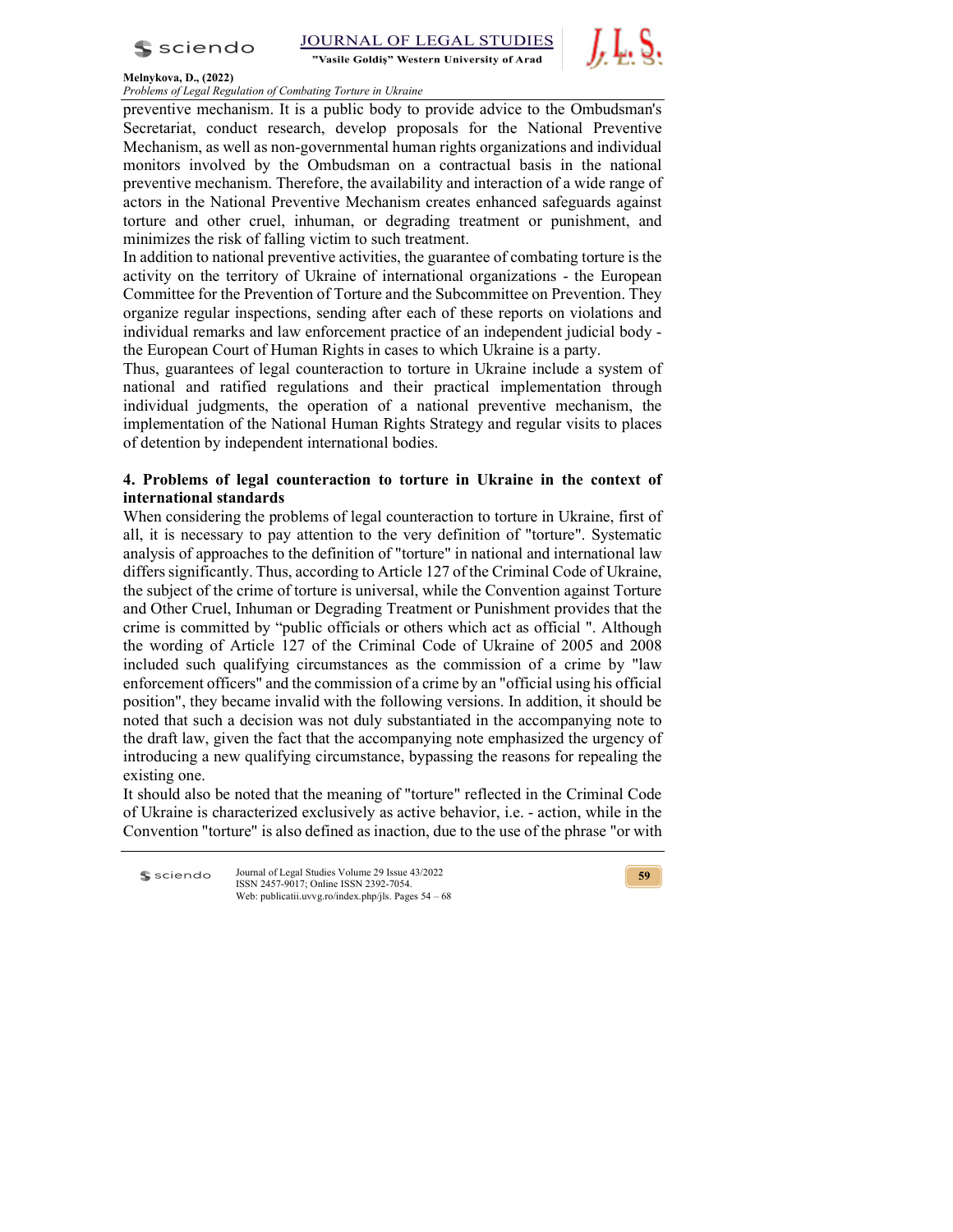

Problems of Legal Regulation of Combating Torture in Ukraine

their tacit consent". Thus, in national law, the term "torture" has a narrower meaning, because it does not cover passive criminal behavior, which is referred to in Art. 1 of the Convention against Torture and Other Cruel, Inhuman or Degrading Treatment or Punishment. Thus, illegal actions recognized by the international community remain out of the attention of our state, i.e. their commission is indirectly allowed on the territory of Ukraine.

Given the fact that the crime of "torture" is relatively new to Ukrainian law, in practice, there are problems in distinguishing it from related crimes. When investigating cases of torture, investigators do not always correctly identify the nature of acts of violence involving assault, and allow such actions to be incorrectly described. That is why the separation of torture from related crimes is an urgent problem.

The rules on the basic and qualified elements of each of the intentional crimes against health in terms of those qualifiers that are not related to serious harm to health may be in potential competition with the general and special rules. For example, intentional grievous bodily harm committed in a manner that has the character of special torture (Article 121 of the Criminal Code of Ukraine) and "torture" are related categories, but the crime of torture has a specific purpose, not inherent in intentional grievous bodily harm.

There is also a certain conflict between the qualified corpus delicti of beatings and killings "committed to intimidate the victim or his relatives" (Article 126 of the Criminal Code of Ukraine) and "torture". These two crimes should be distinguished by their purpose. At the same time, the essence of the problem lies in the fact that in both syllables such a feature is named as a goal that has the same meaning.

Considering the ratio of the qualified composition of the crime under Part 2 of Article 365 - Excess of power or official authority by a law enforcement officer, accompanied by violence or threat of violence and Article 127 of the Criminal Code of Ukraine, we believe that causing severe physical pain or physical or mental suffering by, torture or other acts of violence corresponds to the term "violence" used in Article 365 of the Criminal Code of Ukraine, as well as all the purposes set out in Article 127 of the Criminal Code of Ukraine may potentially be accompanied by abuse of power or official authority. rights and powers granted to an official. However, since the legislative structure of the qualified crime of abuse of power or official authority by a law enforcement officer provides for no signs of torture, we can conclude that in cases where abuse of power and official authority covers the purpose of Article 127 of the Criminal Code of Ukraine - a crime qualifies as torture, in other cases like excess of power or official authority.

Coercion to testify under Art. 373 of the Criminal Code of Ukraine, "combined with the use of violence or abuse of a person" is a manifestation of the purpose "to obtain information or recognition from the victim", i.e. signs of torture. In this case, the

60 Ssciendo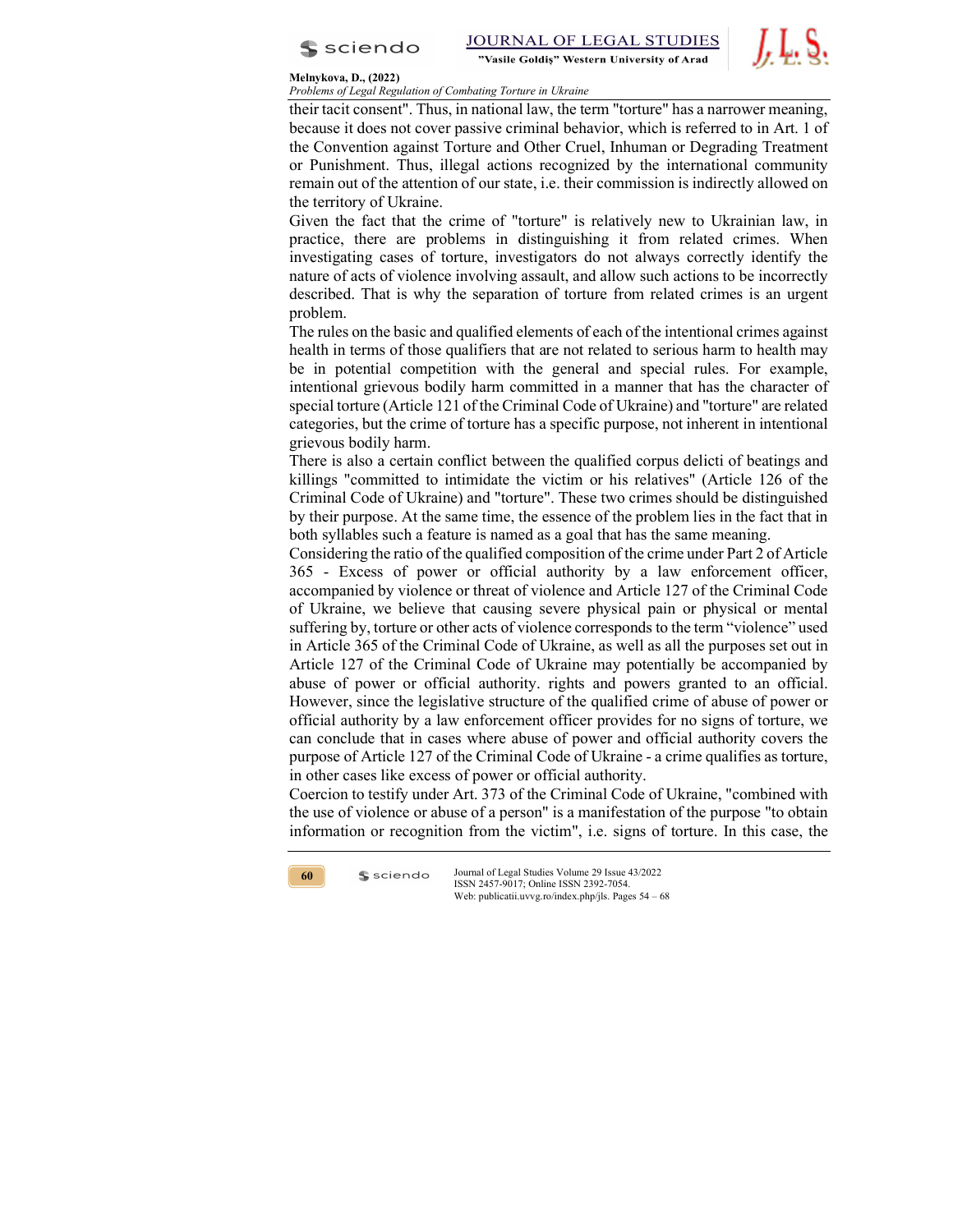

"Vasile Goldiș" Western University of Arad



### Melnykova, D., (2022)

Problems of Legal Regulation of Combating Torture in Ukraine

realization of the goal (Article 373 of the Criminal Code of Ukraine) is achieved by the very fact of committing a socially dangerous act aimed at achieving the goal (Article 127 of the Criminal Code of Ukraine). It should be noted that the qualified corpus delicti provided for in part 2 of Article 373 of the Criminal Code of Ukraine provides for the absence of signs of torture. Although from a practical point of view, Part 1 of Art. 127 of the Criminal Code of Ukraine provides for liability for violent acts in order to persuade the victim to commit acts contrary to his will, and Part 2 of Art. 373 of the Criminal Code of Ukraine - responsibility for violence against a person in order to force him to testify that it is essentially the same.

Based on the fact that the basis for legal counteraction to torture is an unconditional legal prohibition of such actions, it should be noted that the vast majority of laws regulating the activities of law enforcement agencies contain only an indication of the principle of human and civil rights and freedoms. The principle of operational and investigative activities, according to the Law of Ukraine "On operational and investigative activities" is respect for human rights and freedoms, but, unfortunately, this principle is not interpreted in the text of the Law, which is limited to its declaration. The Law on the Security Service of Ukraine explains the similar principle of the Security Service of Ukraine more clearly, stating that "the bodies and employees of the Security Service of Ukraine must respect human dignity and show humane treatment." The rule of law and the State Bureau of Investigation is based on the rule of law, which means that a person, his life and health, honor and dignity, inviolability and security are recognized as the highest social value. Although such principles, in fact, provide for the prohibition of torture, in the absence of a legal interpretation of the above-mentioned documents, we cannot draw such legal conclusions.

Progressive in this regard is the Law of Ukraine "On the National Police", according to the text of which the principle of respect for human rights and freedoms provides that the police are prohibited under any circumstances to facilitate, carry out, incite or tolerate any form of torture, cruel, inhuman or degrading treatment or punishment, and if such actions are detected, each police officer must immediately take all possible measures to stop them and be sure to report to the immediate management the facts of torture and their intentions. If the facts of torture or other ill-treatment by the police are concealed, the head of the body is obliged to initiate an official investigation and bring the perpetrators to justice within 24 hours of receiving information about such facts.

Along with the existence of a number of problems of a theoretical nature, a high degree of latency of this type of crime is a practical obstacle to effective counteraction to torture in Ukraine. This means that victims, mainly due to fears or lack of faith that the perpetrators will be punished, do not turn to law enforcement agencies to protect their violated rights.

 $s$  sciendo

Journal of Legal Studies Volume 29 Issue 43/2022 ISSN 2457-9017; Online ISSN 2392-7054. Web: publicatii.uvvg.ro/index.php/jls. Pages 54 – 68

61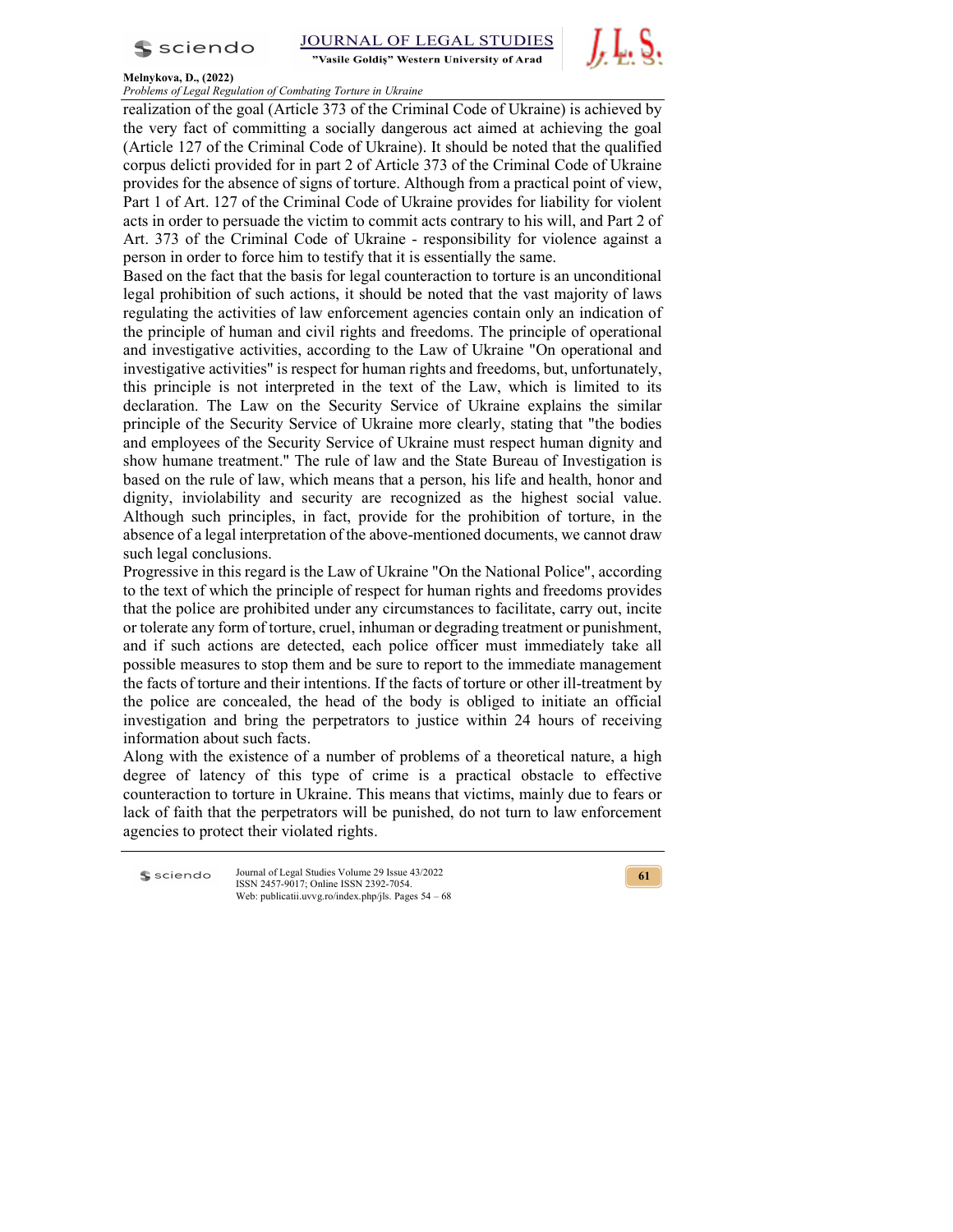



Problems of Legal Regulation of Combating Torture in Ukraine

Thus, despite the existence of a sound legal framework for combating torture, many problematic issues, both theoretical and practical, in particular in the context of international standards, remain unresolved in Ukraine.

# 5. Problem of correlation between crimes of torture and domestic violence in Ukrainian legislation

With the introduction into Ukrainian legislation crime of domestic violence, there is a tendency to qualify torture as domestic violence if committed to family members. Such tendency is due to the lesser punishment provided for domestic violence crime. To date, the issue regarding the correlation between torture and domestic violence in Ukrainian legislation is still unresolved.

If we compare torture and domestic violence, it should be noted that these phenomena have much in common. First, domestic violence is very similar, and sometimes even identical, to torture. For example, the task of hitting the body, causing physical pain, encroachment on the sexual integrity of the person, suppression. The above actions are always accompanied by severe stress, fear and are able to humiliate a person. Secondly, in each case, the consequences must be in the form of severe physical pain and/or severe moral suffering. Third, in both cases, there are aggressors who, in order to achieve their goal, commit acts of verbal, physical, or emotional abuse against another person. Fourth, both the perpetrator of domestic violence and the subject of torture are aware that their actions do not comply with generally accepted rules of conduct in society, are intentional, purposeful and socially dangerous. It can be argued that domestic violence can actually escalate into torture with all the elements of this crime.

As it was discussed in the previous sections, torture in Ukrainian legislation is characterized by a specific purpose established in Article 127 of the Criminal Code. According to Art.127, torture is committed with the purpose to compel the victim or another person to commit acts contrary to their will, including obtaining information or recognition from him or another person, or to punish him or another person for acts committed by him or another person or in which he or she another person is suspected, as well as to intimidate or discriminate against him or her or others. Thus, the question arising in practice: how to qualify according to this norm, a crime when torture is committed to a relative in order to prevent him/her to notify the competent bodies about the domestic violence act. Police officers tend to consider such activities as a continuation of domestic violence and thus qualify it as domestic violence provided for in Art.126-1 of the Criminal Code. Although, the specific aim (preventing of appealing to competent bodies) characterizes such action as torture. Therefore, such action should be qualified as a totality of crimes provided in Art.126- 1 (domestic violence) and Art.127 (torture) of the Criminal Code of Ukraine.

62 Ssciendo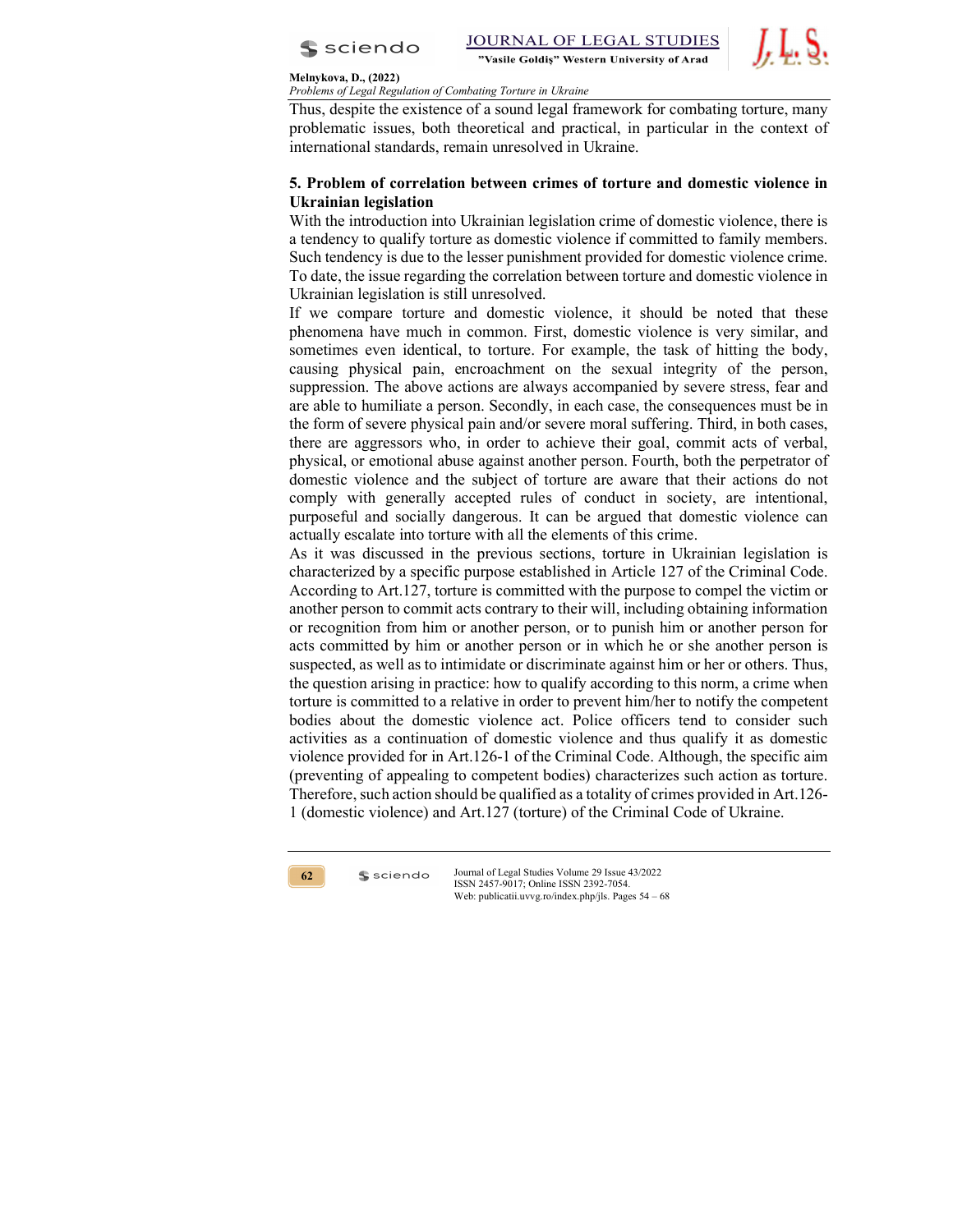$s$  sciendo



"Vasile Goldiș" Western University of Arad



### Melnykova, D., (2022)

Problems of Legal Regulation of Combating Torture in Ukraine

Another difficulty in qualifying acts that will be subject to torture or domestic violence is the emotional reactions of some victims, which makes it difficult to establish the real picture of events, gather evidence, appoint examinations. From a procedural point of view, it is difficult and appropriate to involve the institution of witnesses who could serve as a third party in establishing a quality distinction between torture and domestic violence. All this harms judicial practice.

Another interesting problematic point is holding authorized bodies accountable for their inaction in relation to victims of domestic violence. As it was previously mentioned, the drawback of Ukrainian enshrinement of torture fails to provide criminal responsibility for torture expressed in inaction. But, particularly in the context of holding authorized bodies accountable for their inaction in relation to victims of domestic violence, such enshrinement does not correspond to the practice of the European Court of Human Rights. In this context, one should mention the decision of the European Court, in which France was found guilty because its authorities did not take sufficient measures to combat domestic violence against the child, although the principal of the school where she studied reported signs of abuse by parents. Despite numerous appeals and examinations, law enforcement and social services did not notice domestic violence, and as a result, in 2009, the girl was found dead. Although the parents were punished for the murder, human rights groups did not stop and complained about the state's inaction, which led to the child's death. In its decision, the ECHR acknowledged that in this case, the State violates Article 3 "Prohibition of Torture" of the Convention for the Protection of Human Rights and Fundamental Freedoms.

In 2019, Ukrainian courts handed down only 17 sentences for violating Article 127 of the Criminal Code (torture). This is a catastrophically biased figure as human rights organizations say there are tens of thousands of cases of torture each year. Four children were recognized as victims, which also does not correspond to the real scale of the problem. Each year, the ECHR considers dozens of complaints of violations of Article 3 of the Convention for the Protection of Human Rights and Fundamental Freedoms in Ukraine. The state spends millions of hryvnias to compensate the victims and ranks third in the world in the number of complaints of torture.

Taking into consideration, that Ukrainian legislation and legal practice should be in line with the practice of the ECHR, we could conclude that there is an urgent need to align Ukrainian practice on torture and domestic violence with international standards. To this end, it is necessary to adopt a special clarification to establish strict rules on domestic violence and torture qualification.

 $s$  sciendo

Journal of Legal Studies Volume 29 Issue 43/2022 ISSN 2457-9017; Online ISSN 2392-7054. Web: publicatii.uvvg.ro/index.php/jls. Pages 54 – 68

 $63$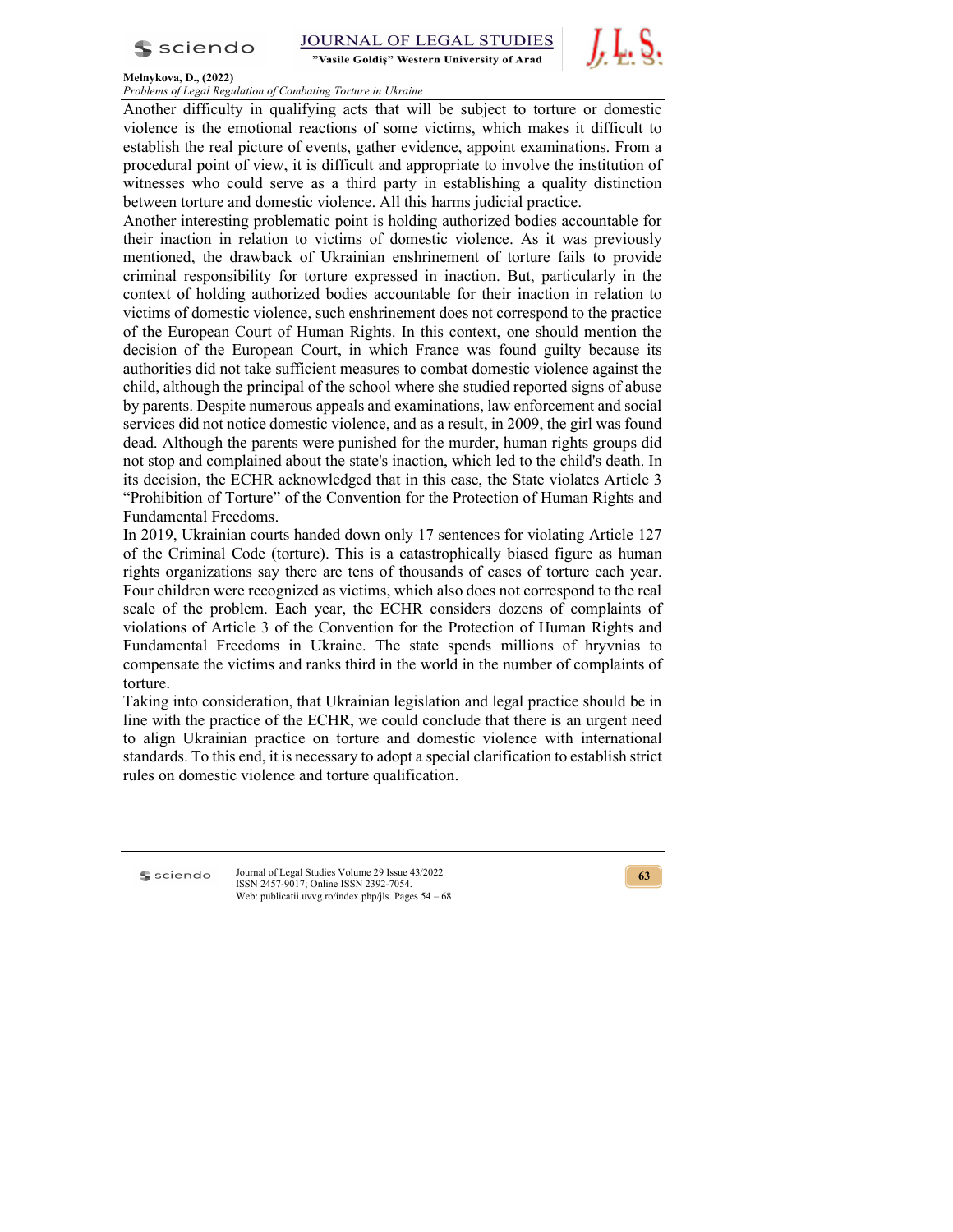

Problems of Legal Regulation of Combating Torture in Ukraine

## 6. Prospects for improving the mechanism of legal counteraction to torture in Ukraine

Having considered in the previous section a number of problems in the context of legal counteraction to torture in Ukraine, we want to point out possible ways to solve them as prospects for improving the mechanism of legal counteraction to torture in Ukraine.

First of all, it is worth starting with the very definition of torture contained in the Criminal Code of Ukraine. Of course, it is necessary to enshrine in national law the recognition of torture as an act provided for in the Convention against Torture and Other Cruel, Inhuman or Degrading Treatment or Punishment, as the modern approach to defining the crime of torture is reflected in the Criminal Code. Ukraine is restrictive and in fact, legalizes the act committed in the form of passive inaction on the territory of Ukraine.

With regard to the special subject of the crime, it should be noted that the purpose is provided by Article 127 of the Criminal Code of Ukraine, in particular, to obtain information or confession from the victim or another person, or to punish him or another person for acts committed by him or another person or in the commission of which he or another person is suspected is inherent in the special subject of the crime, but such a goal as intimidation or discrimination may be realized by the general subject. In view of the above, in our opinion, it would be appropriate to include in the list of qualifying circumstances - the commission of a crime by public officials or other persons acting as officials. Such changes will not only differentiate between torture committed by a general and a special entity but will also help to avoid conflicts between the provisions of Articles 127, 365 and 373 of the Criminal Code of Ukraine.

With regard to the norm on coercion to testify, in our opinion, it is necessary to remove from the second part the indication of the absence of signs of torture, given the analysis in subsection 3.1. approach, the absence of signs of torture in such a qualified corpus delicti is excluded. At the same time, in the practice of defining a crime in such cases, we propose to rely on the approach to the application of a special rule - Part 2 of Art. 373 of the Criminal Code of Ukraine, which has precedence over the general (Article 127 of the Criminal Code of Ukraine), taking into account the fact that the special rule specifies the content of the purpose provided by the general rule.

Considering the relationship between Part 2 of Article 126 and Article 127 of the Criminal Code of Ukraine, it should be noted that the article "beatings and killings" is special for the article "torture", as it provides that torture may be committed "by beating, torture or other acts of violence." Therefore, in our opinion, in judicial practice, in the absence of bodily injury, as well as in the absence of a special subject

64 Ssciendo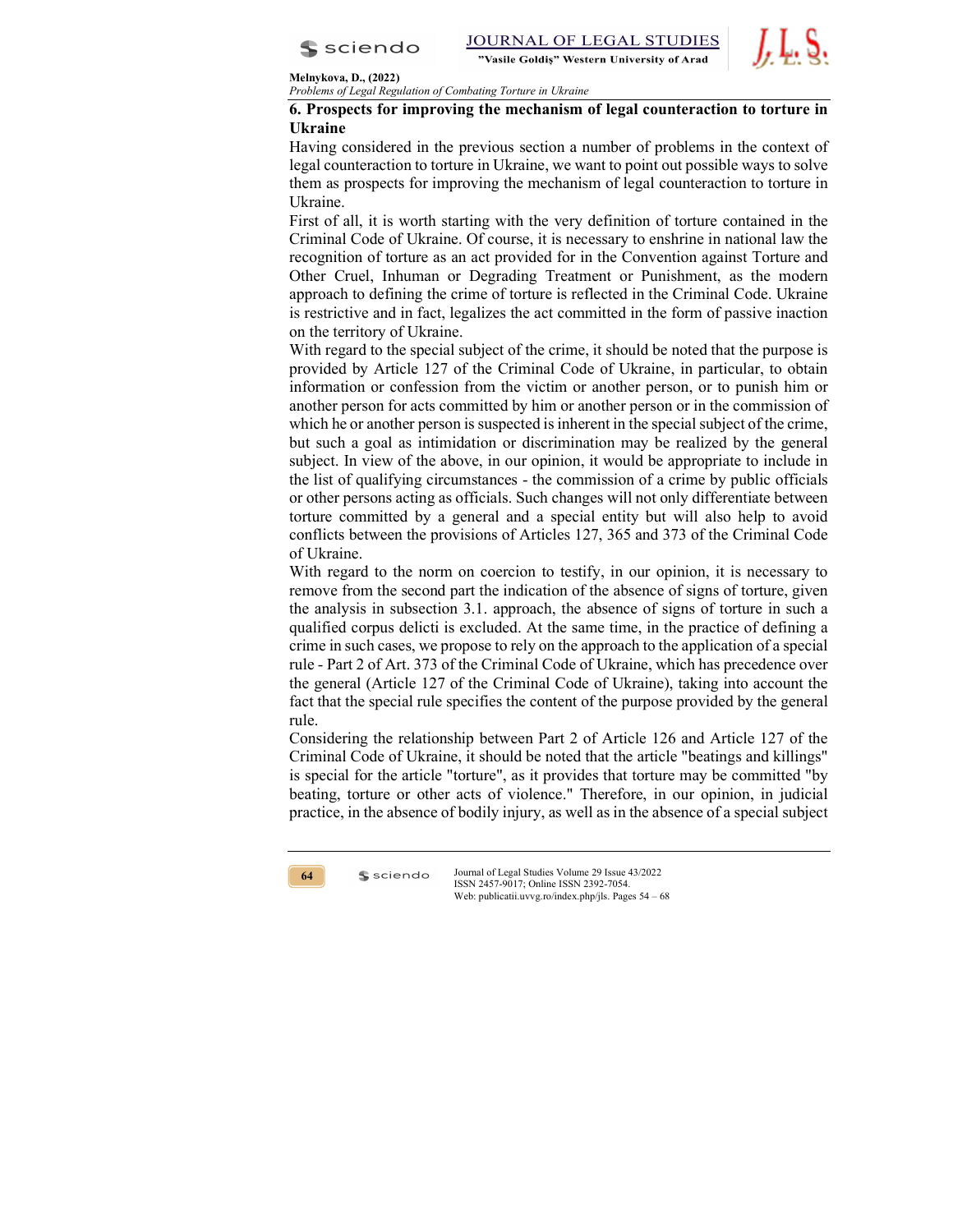

"Vasile Goldiș" Western University of Arad



#### Melnykova, D., (2022)

Problems of Legal Regulation of Combating Torture in Ukraine

of the crime (which we propose to include in Article 127), in such cases, Part 2 of Art. 126 of the Criminal Code of Ukraine should be applied.

In resolving the issue of qualification of actions of a person when physical violence consisted of torture, the resolution of the Plenum of the Supreme Court of Ukraine "On Judicial Practice in Cases of Excess of Power or Official Powers" provides for recognizing such actions as the excess of power or official authority. If the torture contained signs of a crime, the responsibility for which is provided by Part 2 of Art. 127 of the Criminal Code of Ukraine, the actions of an official must be classified as a set of crimes - under Part 2 of Art. 127 and Part 2 of Art. 365 of the Criminal Code of Ukraine. However, taking into account the fact that the Resolution was adopted in 2003, after which Article 127 was amended 3 more times, the qualification of the act under Part 2 of Art. 127 and Part 2 of Art. 365 of the Criminal Code of Ukraine is impossible given that part 2 of Article 365 provides for the absence of signs of torture. Therefore, in our opinion, it is necessary to issue a new Resolution of the Plenum of the Supreme Court of Ukraine on judicial practice in cases of abuse of power or official authority, which contains a procedure for determining responsibility in cases where torture contains signs of abuse of power or official authority. excess of official authority is realized through torture. We also consider it expedient to issue a separate resolution of the Plenum of the Supreme Court on judicial practice in cases of torture, which would contain clear instructions on the separation of torture from related crimes and the procedure for qualifying such acts. An important step towards improving the mechanism of legal counteraction to torture, in our opinion, is the legal expansion of the interpretation of such principles of law enforcement as the rule of law and respect for human rights and freedoms, which provide a total ban on torture and tolerance.

The problem of latency of crime must be solved by implementing the action plan of the National Strategy for Human Rights, timely and complete detection of such crimes and ensuring the inevitability of punishment for it, which will promote the rule of law, create an atmosphere of trust in law and law enforcement agencies.

Thus, the legal fight against torture in Ukraine still has a number of problematic issues, most notably the inconsistency of national legislation with international standards in the field of combating torture, but all such problems have prospects that require implementation of international law and legislative measures to reform national criminal legislation.

## 7. Conclusions

Thus, the paper analyzes in detail the main problems of combating torture in Ukraine, both in theoretical and practical spheres and offers basic proposals for their solution. We stressed that the problem of a limited approach to the definition of torture in national law must be addressed by recognizing torture as an act as provided for in

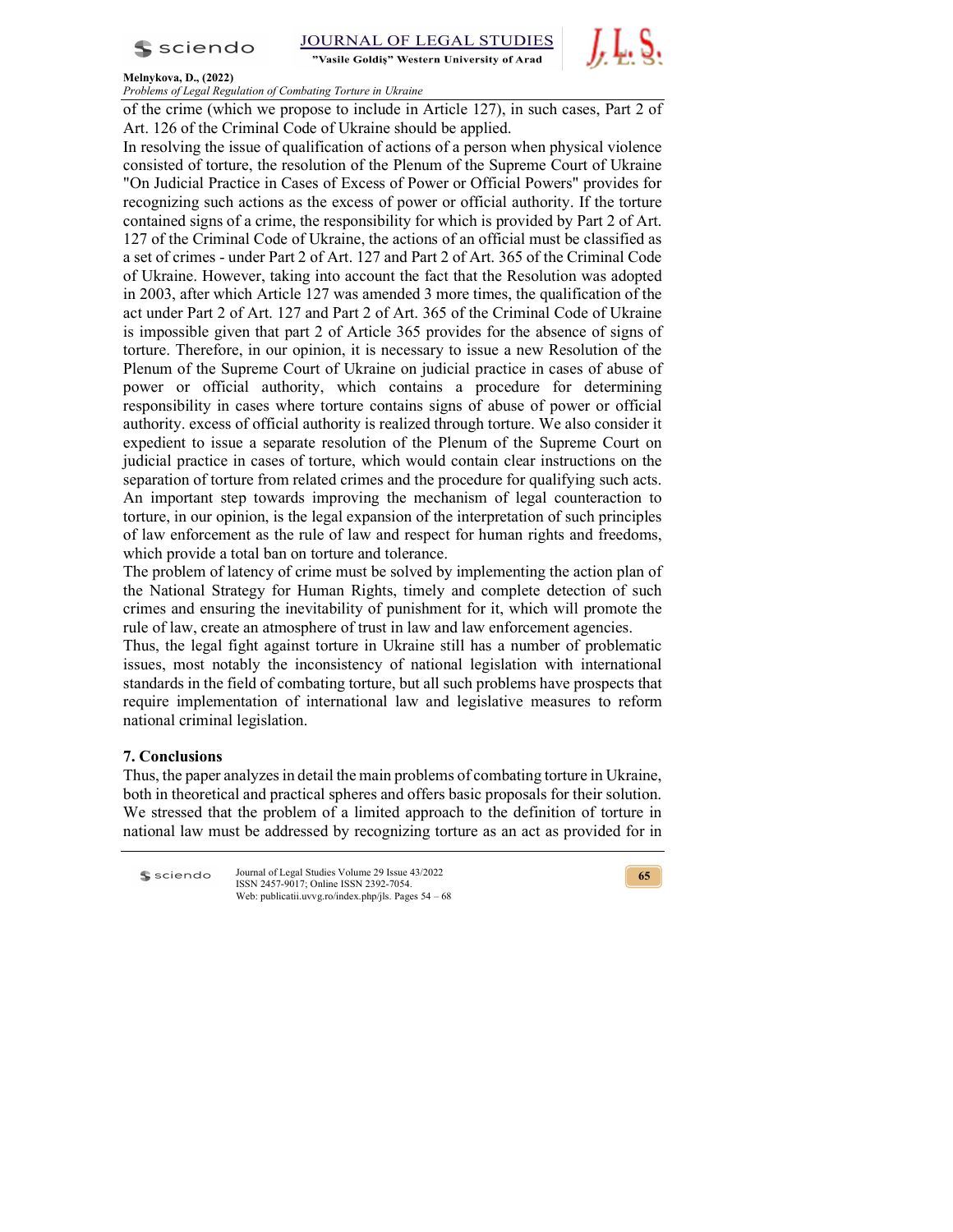



Problems of Legal Regulation of Combating Torture in Ukraine

the Convention against Torture and Other Cruel, Inhuman or Degrading Treatment or Punishment and qualifying Article 127 of the Criminal Code - the commission of a crime by public officials or other persons acting as officials.

In our opinion, the problem of legislative conflicts and the practice of incorrect application of the norms of related crimes should be resolved by amending Articles 127 and 373 and issuing a separate resolution of the Plenum of the Supreme Court on judicial practice in cases of torture, which would contain clear guidelines from related offenses and the procedure for qualifying such acts.

We also stressed the necessity to resolve obscurity in the correlation between domestic violence and torture. It was pointed out that current Ukrainian practice does not correspond to the international standard and violates a person`s right to protection against inhuman or degrading treatment or punishment. Thus, special clarification should be established regarding domestic violence and torture qualification.

In the context of improving the mechanism for combating torture in Ukraine, we consider it appropriate to supplement the provisions of regulations governing the activities of law enforcement agencies with provisions on the unconditional prohibition of torture, as the principles of the latter.

## Acknowledgments

The author thanks the anonymous reviewers and editor for their valuable contribution.

## Funding

This research received no specific grant from any funding agency in the public, commercial, or not–for–profit sectors.

## Author Contributions

The entire article was written by Melnykova Dariia.

## Disclosure Statement

The author has not any competing financial, professional, or personal interests from other parties.

## References

1. Accompanying note March 28, 2008, to the draft Law of Ukraine "On Amendments to the Criminal Code of Ukraine (on Liability for Crimes Based on Racial National or Religious Intolerance)" (2008) Retrieved from: http://w1.c1.rada.gov.ua/pls/zweb2/webproc34?id=&pf3511=32154&pf35401=119972 [Accessed on 31 January 2022].

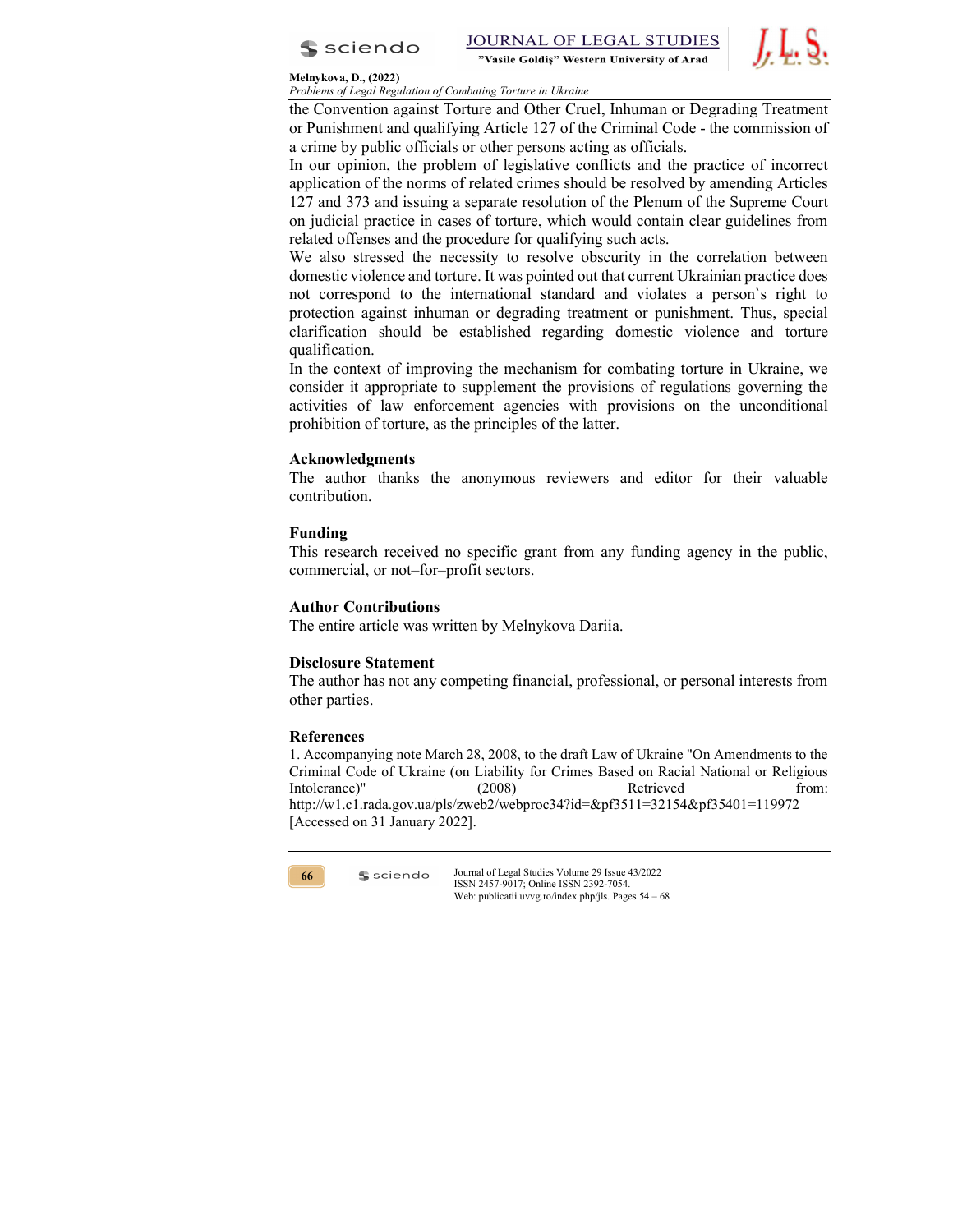

"Vasile Goldiș" Western University of Arad



#### Melnykova, D., (2022)

Problems of Legal Regulation of Combating Torture in Ukraine

2. Brych, L. P., (2012). The theory of delimitation of corpus delicti. Retrieved from: https://www.rulit.me/books/teoriya-rozmezhuvannya-skladiv-zlochiniv-read-426544- 1.html#section\_1 [Accessed on 31 January 2022].

3. Buryak, K., (2021). The ratio of torture to domestic violence. Bulletin of the Penitentiary Association of Ukraine, 1, pp. 67-74.

4. Convention against Torture and Other Cruel, Inhuman or Degrading Treatment or Punishment (1984). Retrieved from: https://www.ohchr.org/en/professionalinterest/pages/cat.aspx [Accessed on 31 January

2022].

5. Convention for the Protection of Human Rights and Fundamental Freedoms (1950). Retrieved from: https://www.echr.coe.int/documents/convention\_eng.pdf [Accessed on 31 January 2022].

6. Criminal codex of Ukraine (2001). Retrieved from: http://zakon5.rada.gov.ua/laws/show/2341-14/page [Accessed on 31 January 2022].

7. Havronyuk, M.I. (2007). Handbook of the Special Part of the Criminal Code of Ukraine. Truth.

8. International Covenant on Civil and Political Rights (1966). Retrieved from: https://www.ohchr.org/en/professionalinterest/pages/ccpr.aspx [Accessed on 31 January 2022].

9. Katerinchuk, K.V., (2005). Delimitation of torture from adjacent crimes. Law of Ukraine, 9, pp. 59-62.

10. Law of Ukraine "On Amendments to the Law of Ukraine" On the Commissioner for Human Rights of the Verkhovna Rada of Ukraine "on the National Preventive Mechanism" (2013). Retrieved from: https://zakon.rada.gov.ua/laws/show/5409-17/paran26#n26 [Accessed on 31 January 2022].

11. Law of Ukraine "On the Commissioner for Human Rights of the Verkhovna Rada of Ukraine" (1998). Retrieved from: https://zakon.rada.gov.ua/laws/show/776/97-вр#Text [Accessed on 31 January 2022].

12. Law of Ukraine "On the National Police of Ukraine" (2015). Retrieved from: https://zakon.rada.gov.ua/laws/show/580-19#Text [Accessed on 31 January 2022].

13. Law of Ukraine "On the Prosecutor's Office" (2015). Retrieved from: https://zakon.rada.gov.ua/laws/show/1697-18#Text [Accessed on 31 January 2022].

14. Law of Ukraine "On the Security Service of Ukraine" (1992). Retrieved from: https://zakon.rada.gov.ua/laws/show/2229-12#Text [Accessed on 31 January 2022].

15. Law of Ukraine "On the State Bureau of Investigation" (2015). Retrieved from: https://zakon.rada.gov.ua/laws/show/794-19#Text [Accessed on 31 January 2022].

16. Optional Protocol to the Convention against Torture and other Cruel, Inhuman or Degrading Treatment or Punishment (2002). Retrieved from: https://www.ohchr.org/en/professionalinterest/pages/opcat.aspx [Accessed on 31 January 2022].

17. Resolution of the Plenum of the Supreme Court of Ukraine "On Judicial Practice in Cases of Excess of Power or Official Powers" (2003). Retrieved from: https://zakon.rada.gov.ua/laws/show/v0015700-03#Text [Accessed on 31 January 2022].

\$ sciendo

Journal of Legal Studies Volume 29 Issue 43/2022 ISSN 2457-9017; Online ISSN 2392-7054. Web: publicatii.uvvg.ro/index.php/jls. Pages 54 – 68

**67 a**